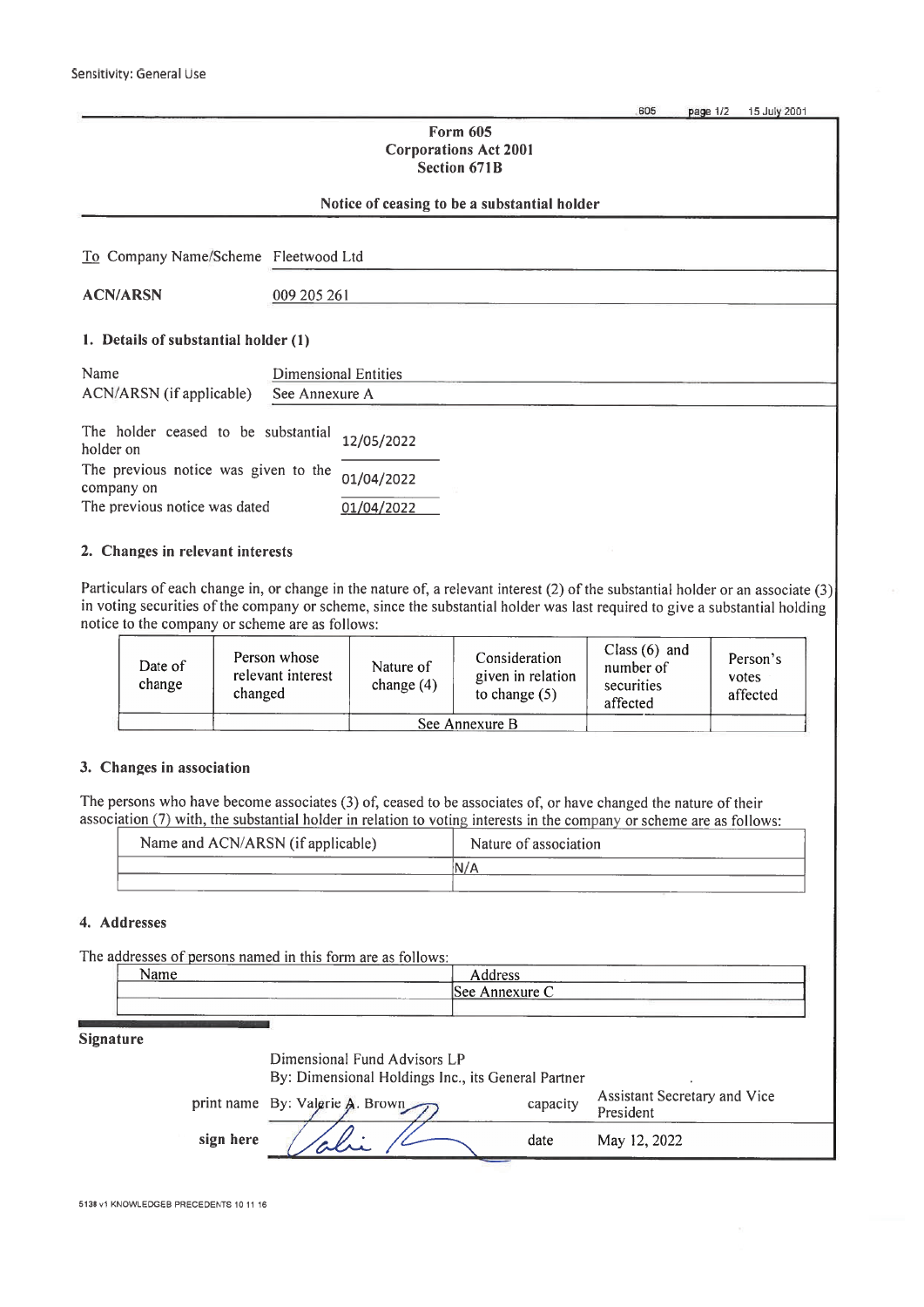# **DIRECTIONS**

- (1) If there are a number of substantial holders with similar or related relevant interests (eg. a corporation and its related corporations, or the manager and trustee of an equity trust), the names could be included in an annexure to the form. If the relevant interests of a group of persons are essentially similar, they may be referred to throughout the form as a specifically named group if the membership of each group, with the names and addresses of members is clearly set out in paragraph 4 of the form.
- (2) See the definition of "relevant interest" in sections 608 and 671B(7) of the Corporations Act 2001.
- (3) See the definition of "associate" in section 9 of the Corporations Act 2001.
- (4) Include details of:
	- (a) any relevant agreement or other circumstances because of which the change in relevant interest occurred. If subsection 671B(4) applies, a copy of any document setting out the terms of any relevant agreement, and a statement by the person giving full and accurate details of any contract, scheme or arrangement, must accompany this form, together with a written statement certifying this contract, scheme or arrangement; and
	- (b) any qualification of the power of a person to exercise, control the exercise of, or influence the exercise of, the voting powers or disposal of the securities to which the relevant interest relates (indicating clearly the particular securities to which the qualification applies).

See the definition of "relevant agreement" in section 9 of the Corporations Act 2001.

- (5) Details of the consideration must include any and all benefits, moneys and other, that any person from whom a relevant interest was acquired has, or may, become entitled to receive in relation to that acquisition. Details must be included even if the benefit is conditional on the happening or not of a contingency. Details must be included of any benefit paid on behalf of the substantial holder or its associate in relation to the acquisitions, even if they are not paid directly to the person from whom the relevant interest was acquired.
- (6) The voting shares of a company constitute one class unless divided into separate classes.
- (7) Give details, if appropriate, of the present association and any change in that association since the last substantial holding notice.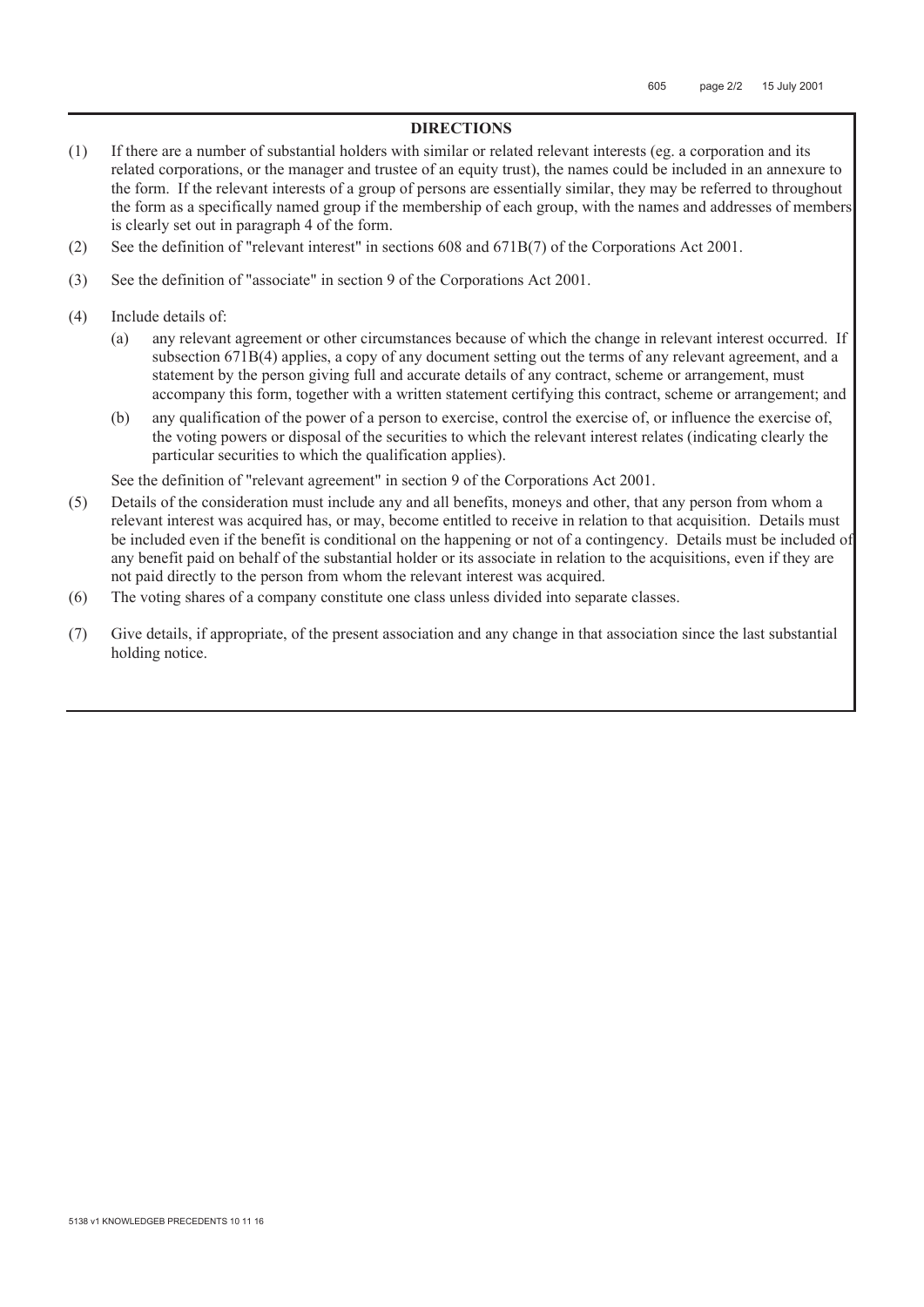**GUIDE This guide does not form part of the prescribed form and is included by ASIC to assist you in completing and lodging form 605.** 

| <b>Signature</b>               | This form must be signed by either a director or a secretary of the substantial holder.                                                                                                                   |
|--------------------------------|-----------------------------------------------------------------------------------------------------------------------------------------------------------------------------------------------------------|
| <b>Lodging period</b>          | Nil                                                                                                                                                                                                       |
| <b>Lodging Fee</b>             | Nil                                                                                                                                                                                                       |
| Other forms to be<br>completed | Nil                                                                                                                                                                                                       |
| <b>Additional information</b>  | (a) If additional space is required to complete a question, the information may be<br>included on a separate piece of paper annexed to the form.                                                          |
|                                | (b) This notice must be given to a listed company, or the responsible entity for a listed<br>managed investment scheme. A copy of this notice must also be given to each<br>relevant securities exchange. |
|                                | (c) The person must give a copy of this notice:                                                                                                                                                           |
|                                | within 2 business days after they become aware of the information; or<br>(i)                                                                                                                              |
|                                | (ii) by 9.30 am on the next trading day of the relevant securities exchange after they<br>become aware of the information if:                                                                             |
|                                | (A) a takeover bid is made for voting shares in the company or voting interests<br>in the scheme; and                                                                                                     |
|                                | the person becomes aware of the information during the bid period.<br>(B)                                                                                                                                 |
| <b>Annexures</b>               | To make any annexure conform to the regulations, you must                                                                                                                                                 |
|                                | 1 use A4 size paper of white or light pastel colour with a margin of at least 10mm on all<br>sides                                                                                                        |
|                                | 2 show the corporation name and ACN or ARBN                                                                                                                                                               |
|                                | 3 number the pages consecutively                                                                                                                                                                          |
|                                | 4 print or type in BLOCK letters in dark blue or black ink so that the document is clearly<br>legible when photocopied                                                                                    |
|                                | 5 identify the annexure with a mark such as A, B, C, etc                                                                                                                                                  |
|                                | 6 endorse the annexure with the words:<br>This is annexure (mark) of (number) pages referred to in form (form number and title)                                                                           |
|                                | 7 sign and date the annexure                                                                                                                                                                              |
|                                | The annexure must be signed by the same person(s) who signed the form.                                                                                                                                    |
|                                |                                                                                                                                                                                                           |
|                                |                                                                                                                                                                                                           |

**Information in this guide is intended as a guide only. Please consult your accountant or solicitor for further advice.**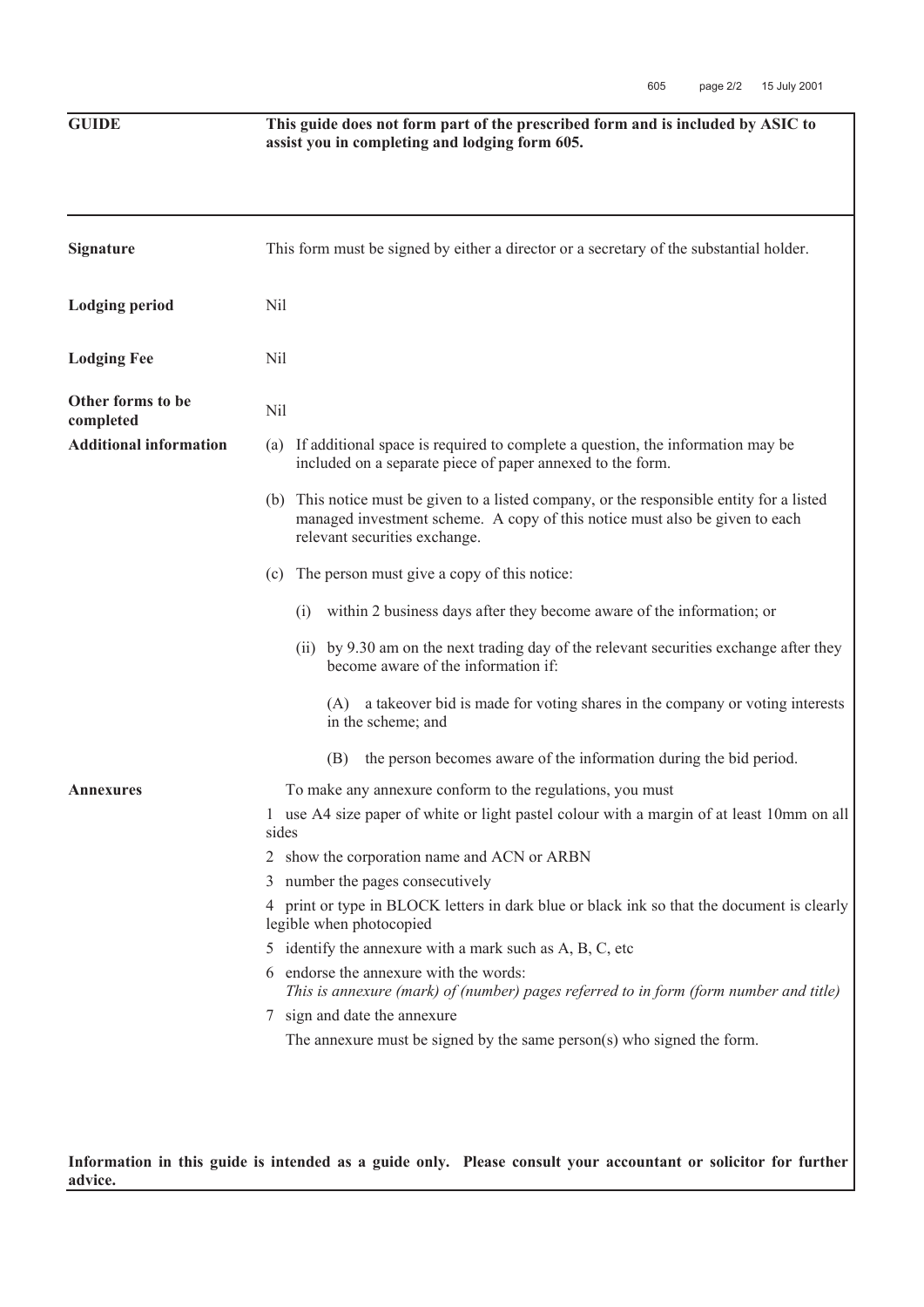### **ANNEXURE A** Fleetwood Ltd ACN 009 205 261

#### $\mathbf{1}$ . **DETAILS OF SUBSTANTIAL HOLDERS**

In this Form 605, references to the "Dimensional Entities" are references to the following persons and entities and their respective associates and related bodies corporate:

| Name | DFA Australia Limited (a subsidiary of Dimensional Fund Advisors LP)<br>ACN 065 937 671 |
|------|-----------------------------------------------------------------------------------------|
| Name | Dimensional Fund Advisors LP                                                            |
| Name | Dimensional Fund Advisors Ltd. (a subsidiary of Dimensional Fund Advisors LP)           |
| Name | Dimensional Fund Advisors Canada ULC (a subsidiary of DFA Canada LLC)                   |
| Name | DFA Canada LLC (a subsidiary of Dimensional Fund Advisors LP)                           |
| Name | Dimensional Fund Advisors Pte. Ltd. (a subsidiary of Dimensional Advisors Ltd.)         |
| Name | Dimensional Advisors Ltd. (a subsidiary of Dimensional Fund Advisors LP)                |
| Name | Dimensional Holdings Inc. (general partner of Dimensional Fund Advisors LP)             |
| Name | Dimensional Holdings LLC (limited partner of Dimensional Fund Advisors LP)              |
| Name | David Booth                                                                             |
| Name | Rex Sinquefield                                                                         |

 $\alpha$ 

This is Annexure "A" referred to in Form 605: Notice of ceasing to be a substantial holder

| Date:       | May 12, 2022                                                                                                |
|-------------|-------------------------------------------------------------------------------------------------------------|
| Print Name: | Dimensional Fund Advisors LP<br>By: Dimensional, Holdings Inc., its General Partner<br>By: Valerie A. Brown |
| Signature:  |                                                                                                             |

Capacity: Assistant Secretary and Vice President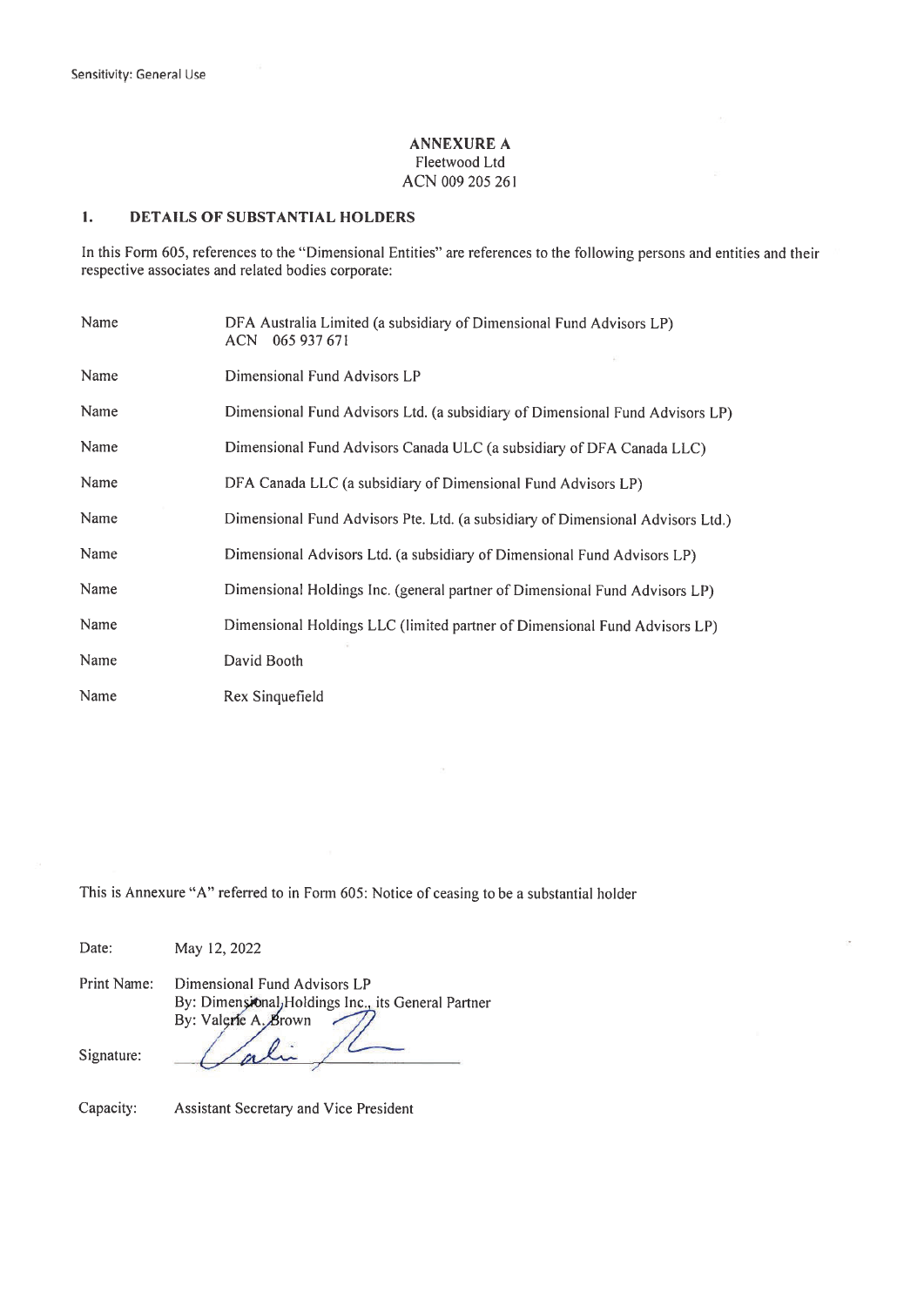### **ANNEXURE B**  Fleetwood Ltd ACN 009 205 261

## **2. CHANGES IN RELEVANT INTERESTS**

Particulars of each change in, or change in the nature of, a relevant interest (2) of the substantial holder or an associate (3) in voting securities of the company or scheme, since the substantial holder was last required to give a substantial holding notice to the company or scheme are as follows:

| <b>Date of Change</b> | Person whose relevant interest changed                                                                                                                                                                                                                                                                      | <b>Nature of Change</b><br>(4) | <b>Consideration</b><br>given in relation<br>to change (5) | Class (6) and<br>number of<br>securities<br>affected | Person's<br>votes<br>affected |
|-----------------------|-------------------------------------------------------------------------------------------------------------------------------------------------------------------------------------------------------------------------------------------------------------------------------------------------------------|--------------------------------|------------------------------------------------------------|------------------------------------------------------|-------------------------------|
|                       | The companies and individuals comprising the Dimensional Entities (as defined above)                                                                                                                                                                                                                        |                                |                                                            |                                                      |                               |
|                       | hold the following relevant interests in ordinary fully paid shares in FLEETWOOD LTD:                                                                                                                                                                                                                       |                                |                                                            |                                                      |                               |
|                       | (a) Registered Schemes                                                                                                                                                                                                                                                                                      |                                |                                                            |                                                      |                               |
|                       | DFA Australia Limited has the power to exercise, or control the exercise of, voting<br>rights attached to these securities and /or the power to dispose of, or control the<br>exercise of the disposal of these securities as responsible entity of the following<br>registered managed investment schemes: |                                |                                                            |                                                      |                               |
| Nov 03 2021 - Dec     |                                                                                                                                                                                                                                                                                                             |                                | Ś.                                                         |                                                      |                               |
| 20 20 21              | Dimensional Australian Core Equity Trust                                                                                                                                                                                                                                                                    | Purchase                       | 76,270.86                                                  | 32,884                                               | 32,884                        |
| May 09 2022 - May     |                                                                                                                                                                                                                                                                                                             |                                | Ś.                                                         |                                                      |                               |
| 12 2022               | Dimensional Australian Small Company Trust                                                                                                                                                                                                                                                                  | Sale/Transfer                  | (106, 672.27)                                              | (61, 321)                                            | (61, 321)                     |
| Apr 11 2022 - Apr     |                                                                                                                                                                                                                                                                                                             |                                | \$                                                         |                                                      |                               |
| 19 20 22              | Dimensional Australian Value Trust                                                                                                                                                                                                                                                                          | Sale/Transfer                  | (320, 450.76)                                              | (161, 149)                                           | (161, 149)                    |
|                       | (b) Institutional Mandates                                                                                                                                                                                                                                                                                  |                                |                                                            |                                                      |                               |
|                       | DFA Australia Limited has the power to exercise, or control the exercise of, voting                                                                                                                                                                                                                         |                                |                                                            |                                                      |                               |
|                       | rights attached to these securities and /or the power to dispose of, or control the                                                                                                                                                                                                                         |                                |                                                            |                                                      |                               |
|                       | exercise of the disposal of these securities under the following mandates with                                                                                                                                                                                                                              |                                |                                                            |                                                      |                               |
|                       | institutional investors:                                                                                                                                                                                                                                                                                    |                                |                                                            |                                                      |                               |
|                       |                                                                                                                                                                                                                                                                                                             |                                | $\mathsf{S}$                                               |                                                      |                               |
| Dec 13 2021           | Separate Account advised by DFA Australia Limited                                                                                                                                                                                                                                                           | Purchase                       | 7,060.51                                                   | 2,976                                                | 2,976                         |
| Nov 05 2021 - Apr     |                                                                                                                                                                                                                                                                                                             |                                | \$                                                         |                                                      |                               |
| 01 2022               | Separate Account advised by DFA Australia Limited                                                                                                                                                                                                                                                           | Purchase                       | 92,510.04                                                  | 41,544                                               | 41,544                        |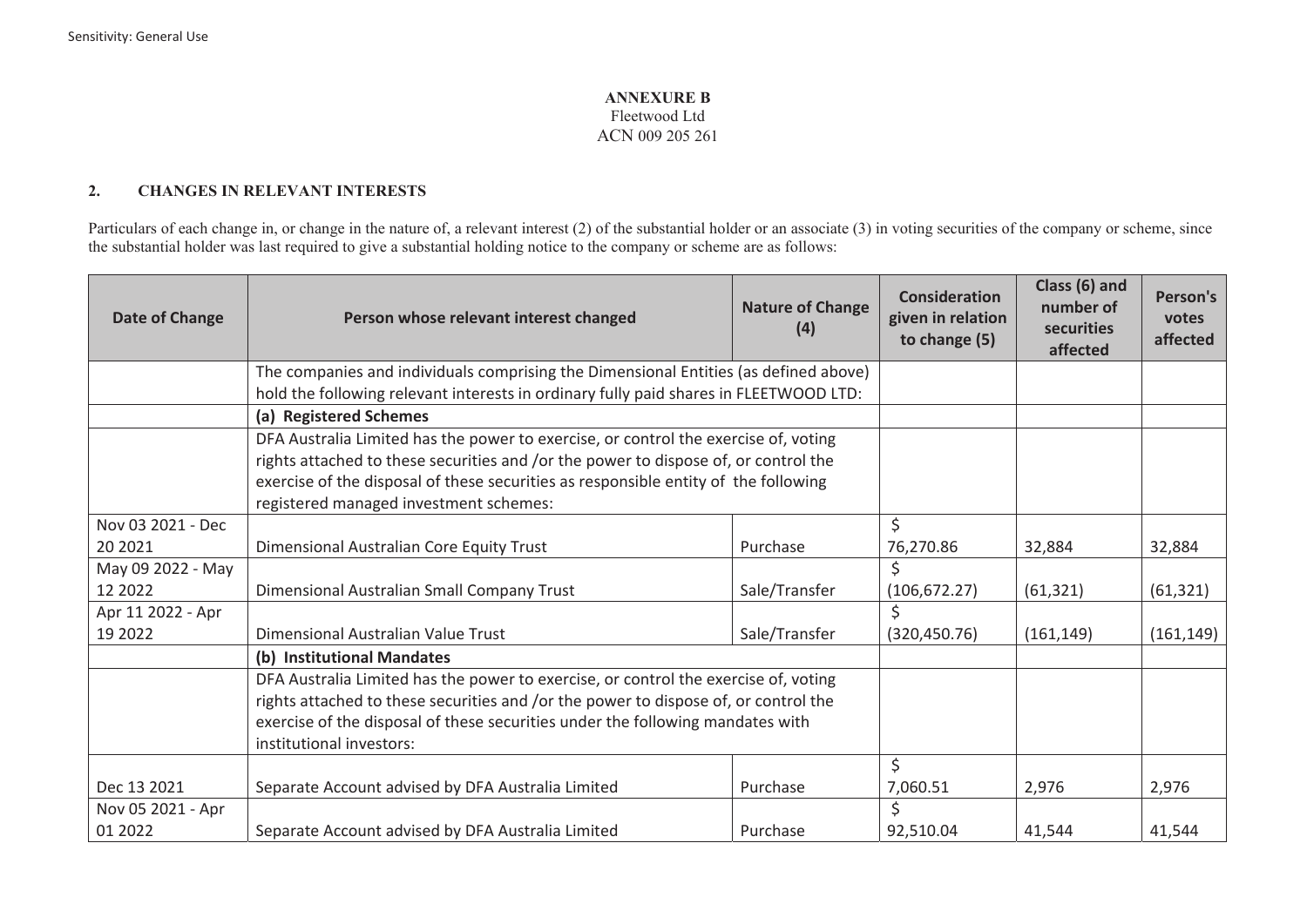| Dec 09 2021 - Feb |                                                                                       |                   | \$                      |         |         |
|-------------------|---------------------------------------------------------------------------------------|-------------------|-------------------------|---------|---------|
| 28 20 22          | Separate Account advised by DFA Australia Limited                                     | Purchase          | 266,990.66              | 116,473 | 116,473 |
|                   | (c) Other Dimensional Entities Funds and Mandates                                     |                   |                         |         |         |
|                   | DFA Australia Limited has the power to dispose of, or to control the exercise of the  |                   |                         |         |         |
|                   | power to dispose of, these securities under sub-advisory agreements and consulting    |                   |                         |         |         |
|                   | services agreements with other members of the Dimensional Entities in relation to the |                   |                         |         |         |
|                   | following mutual funds and mandates:                                                  |                   |                         |         |         |
|                   |                                                                                       |                   | \$                      |         |         |
| Dec 03 2021       | Separate Account Advised by Dimensional Fund Advisors LP                              | Purchase          | 20,178.88               | 8,636   | 8,636   |
| Oct 25 2021 - May |                                                                                       |                   | $\dot{\mathsf{S}}$      |         |         |
| 10 20 22          | Dimensional Australian Sustainability Trust                                           | Purchase/Transfer | 275,078.39              | 136,684 | 136,684 |
|                   | Dimensional International Core Equity 2 ETF of Dimensional ETF                        |                   | $\overline{\mathsf{S}}$ |         |         |
| Mar 23 2022       | Trust                                                                                 | Purchase          | 249.48                  | 132     | 132     |
|                   |                                                                                       |                   | Ś.                      |         |         |
| Mar 23 2022       | Dimensional International Small Cap ETF of Dimensional ETF Trust                      | Purchase          | 892.08                  | 472     | 472     |
| Mar 16 2022 - Mar | International Core Equity Portfolio of DFA Investment Dimensions                      |                   | Ś.                      |         |         |
| 29 20 22          | Group Inc.                                                                            | Purchase          | 36,512.91               | 19,587  | 19,587  |
| Mar 23 2022 - Mar | Dimensional International Small Cap Value ETF of Dimensional                          |                   | \$                      |         |         |
| 31 2022           | <b>ETF Trust</b>                                                                      | Purchase          | 694.52                  | 388     | 388     |
|                   | International Sustainability Core 1 Portfolio of DFA Investment                       |                   | Ś.                      |         |         |
| Mar 21 2022       | Dimensions Group Inc.                                                                 | Purchase          | 16,634.26               | 8,528   | 8,528   |
|                   |                                                                                       |                   | \$                      |         |         |
| Mar 08 2022       | Global Sustainability Core Equity Fund of Dimensional Funds plc                       | Purchase          | 21,763.08               | 11,146  | 11,146  |
|                   |                                                                                       |                   | \$                      |         |         |
| Mar 25 2022       | Pacific Basin Small Companies Fund of Dimensional Funds plc                           | Purchase          | 14,342.75               | 7,651   | 7,651   |
| Oct 01 2021 - Apr | The Asia Pacific Small Company Series of The DFA Investment                           |                   | Ś.                      |         |         |
| 26 2022           | <b>Trust Company</b>                                                                  | Purchase          | 293,011.47              | 138,911 | 138,911 |
| Jan 07 2022 - Apr | DFA International Small Cap Value Portfolio of DFA Investment                         |                   | $\overline{S}$          |         |         |
| 19 20 22          | Dimensions Group Inc.                                                                 | Purchase/Transfer | 149,742.15              | 74,164  | 74,164  |
|                   | Dimensional World ex U.S. Core Equity 2 ETF of Dimensional ETF                        |                   | Ś.                      |         |         |
| Apr 14 2022       | Trust                                                                                 | Transfer          | 44,715.06               | 22,698  | 22,698  |
|                   | Dimensional Fund Advisors LP and each of its subsidiaries are each deemed to<br>(d)   |                   |                         |         |         |
|                   | have the same relevant interests in the securities as DFA Australia Limited because   |                   |                         |         |         |
|                   | Dimensional Fund Advisors LP controls DFA Australia Limited;                          |                   |                         |         |         |
|                   | David Booth and Rex Sinquefield are deemed to have the same relevant<br>(e)           |                   |                         |         |         |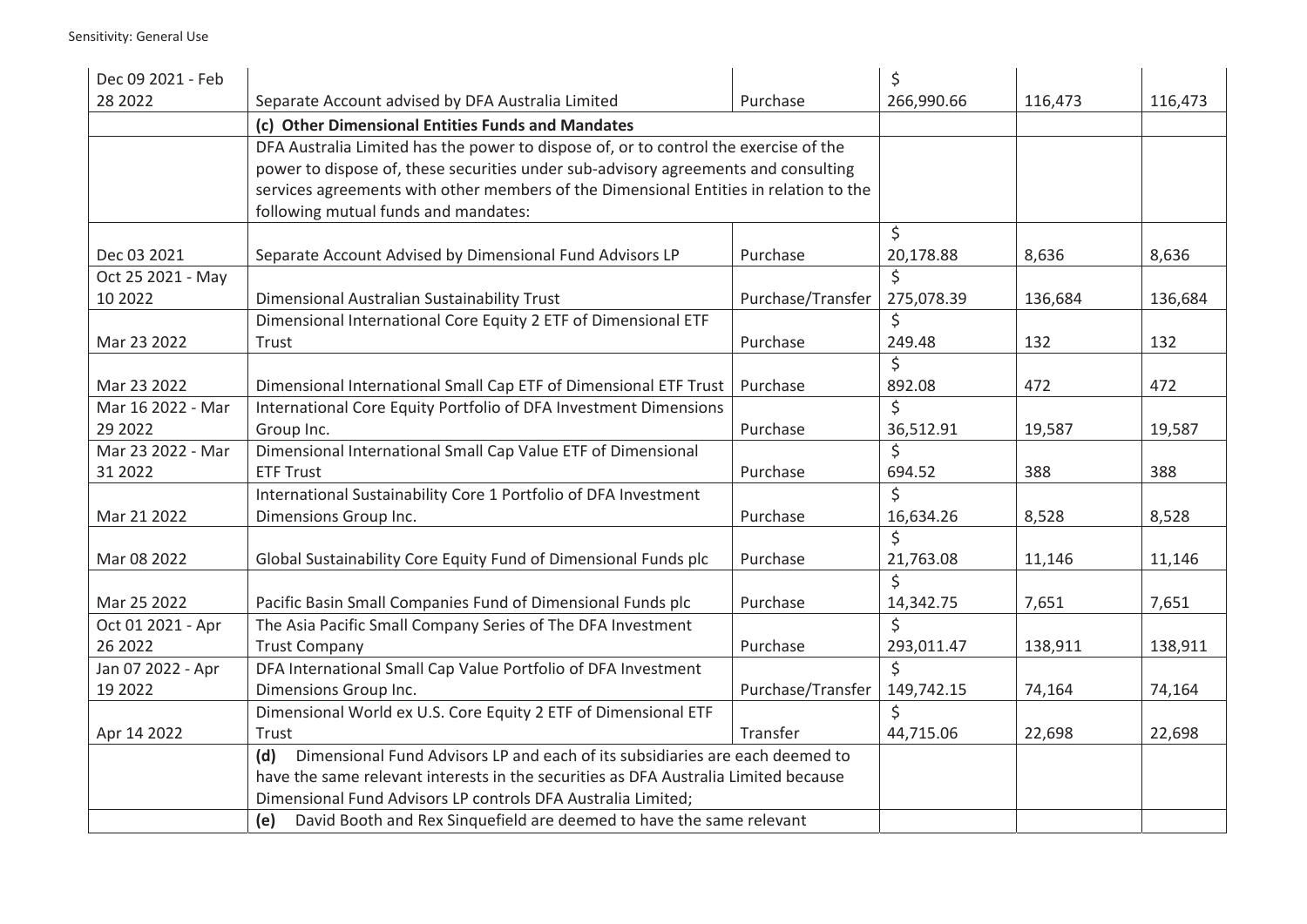| interests in the securities as Dimensional Fund Advisors LP as they each, individually   |  |  |
|------------------------------------------------------------------------------------------|--|--|
| or through trusts they control, have more than 20% voting power in Dimensional           |  |  |
| Holdings Inc., the general partner of Dimensional Fund Advisors LP;                      |  |  |
| Dimensional Fund Advisors LP and other members of the Dimensional Entities<br>(f)        |  |  |
| may also have relevant interests in the securities referred to in paragraph (c) above as |  |  |
| investment manager or advisor to the mutual funds and mandates referred to in that       |  |  |
| paragraph.                                                                               |  |  |

For the purpose of section 671B of the Corporations Act, as at May 12, 2022, the total votes attached to voting shares in which the Dimensional Entities have relevant interests in is 4,705,472, being 4.995% of the total vo

This is Annexure "B" referred to in Form 605: Notice of ceasing to be a substantial holder

 $\cdot$ 

May 12, 2022 Date:

Dimensional Fund Advisors LP Print Name: By: Dimensional Holdings Inc., its General Partner By: Valerie A. Brown

Signature:

Assistant Secretary and Vice President Capacity:

 $\mathcal{V}^{\prime}_{\mathbf{a}}$ 

alm